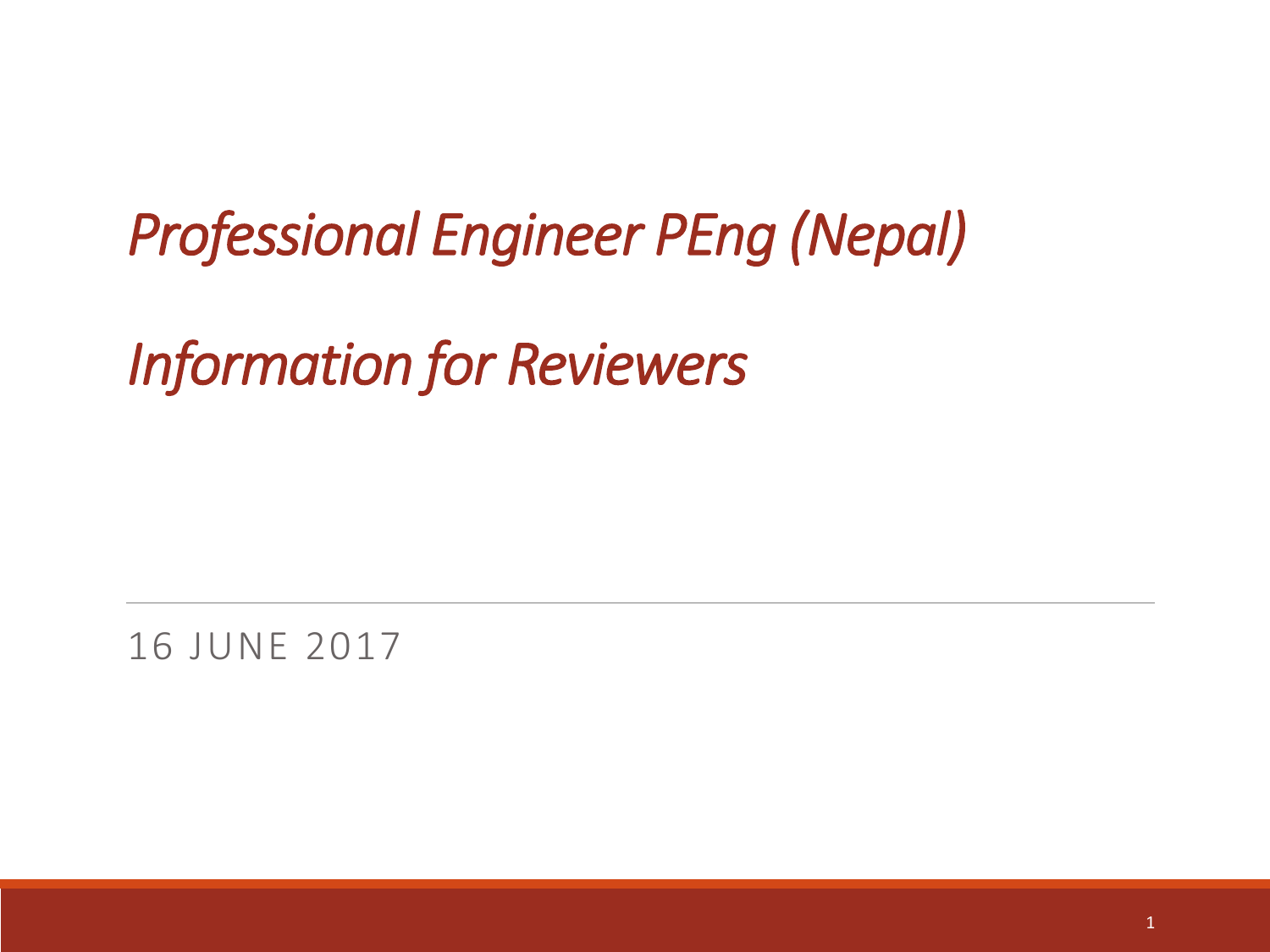### Introduction

The Nepal Engineering Council (NEC) is planning to launch a new Professional Engineer title in Nepal: PEng (Nepal). It is aiming for the title to be equivalent to the professional engineer qualifications recognised by the International Engineers Alliance (IEA).

The launch will be done in a phased manner starting with review and title award through a Senior Experience Route. This will establish a pool of PEng (Nepal) title holders that will then become the first group of mentors and reviewers to support future professional reviews.

To start the process, the NEC require individuals with professional engineer qualifications from any of the IEA member countries listed on the next slide to volunteer to conduct the professional reviews of this first batch of Senior Experience Route applicants.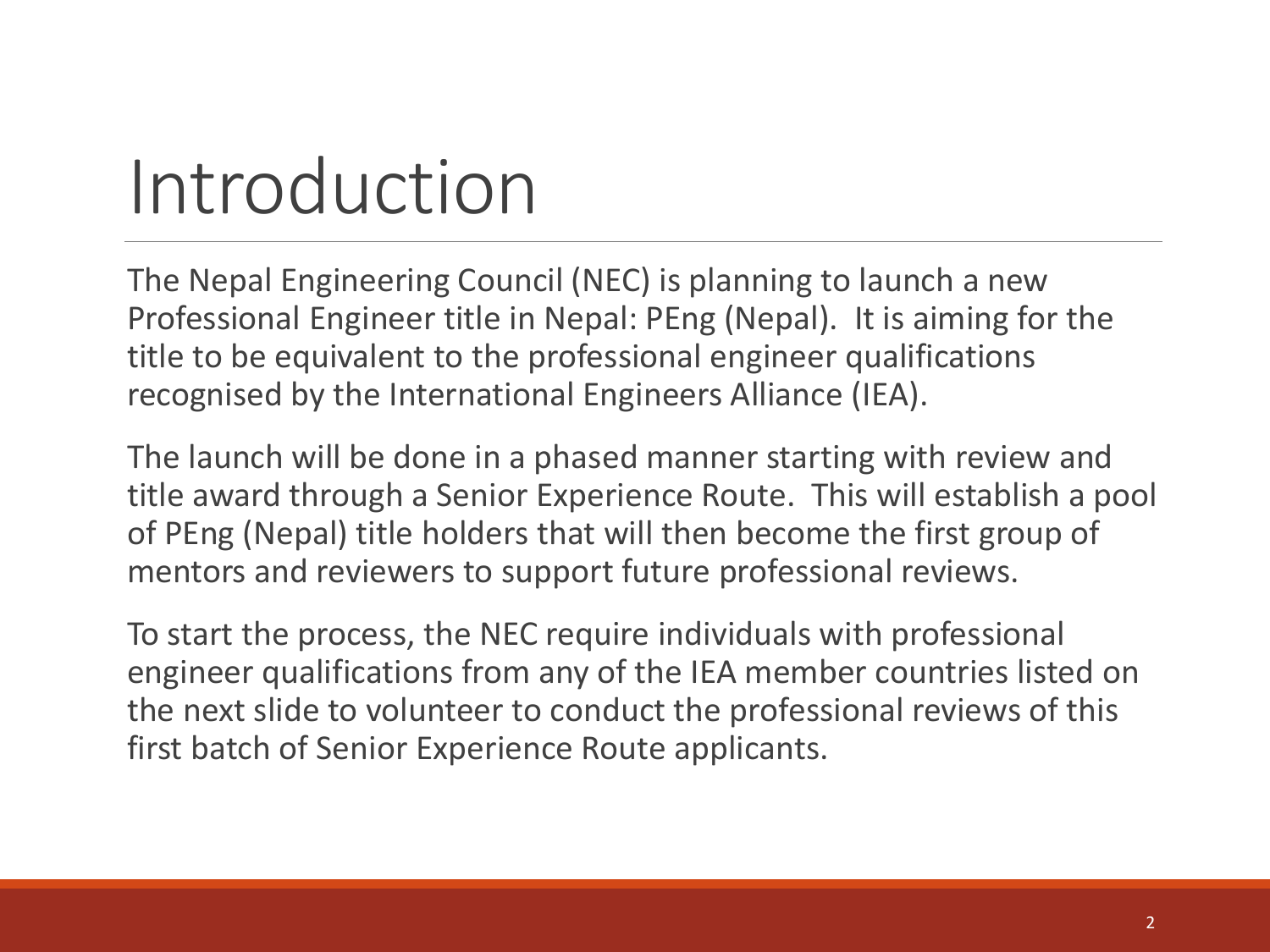### IEA Member Countries

- **Engineers Australia**
- **Engineers Canada**
- China Association for Science and **Technology**
- $\cdot$ Institute of Engineering Education Taiwan
- **V**Hong Kong Institution of Engineers
- **❖Indian National Board of Accreditation**
- **Engineers Ireland**
- Japan Accreditation Board for Engineering Education
- Accreditation Board for Engineering Education of Korea
- **E**Board of Engineers Malaysia
- **Vert Institution of Professional Engineers New** Zealand
- **❖** Association for Engineering Education Russia
- ◆Institution of Engineers Singapore
- Engineering Council South Africa
- **V**Institution of Engineers Sri Lanka
- Association for Evaluation and Accreditation of Engineering Programs, **Turkey**
- Accreditation Board for Engineering and Technology, USA
- Engineering Council United Kingdom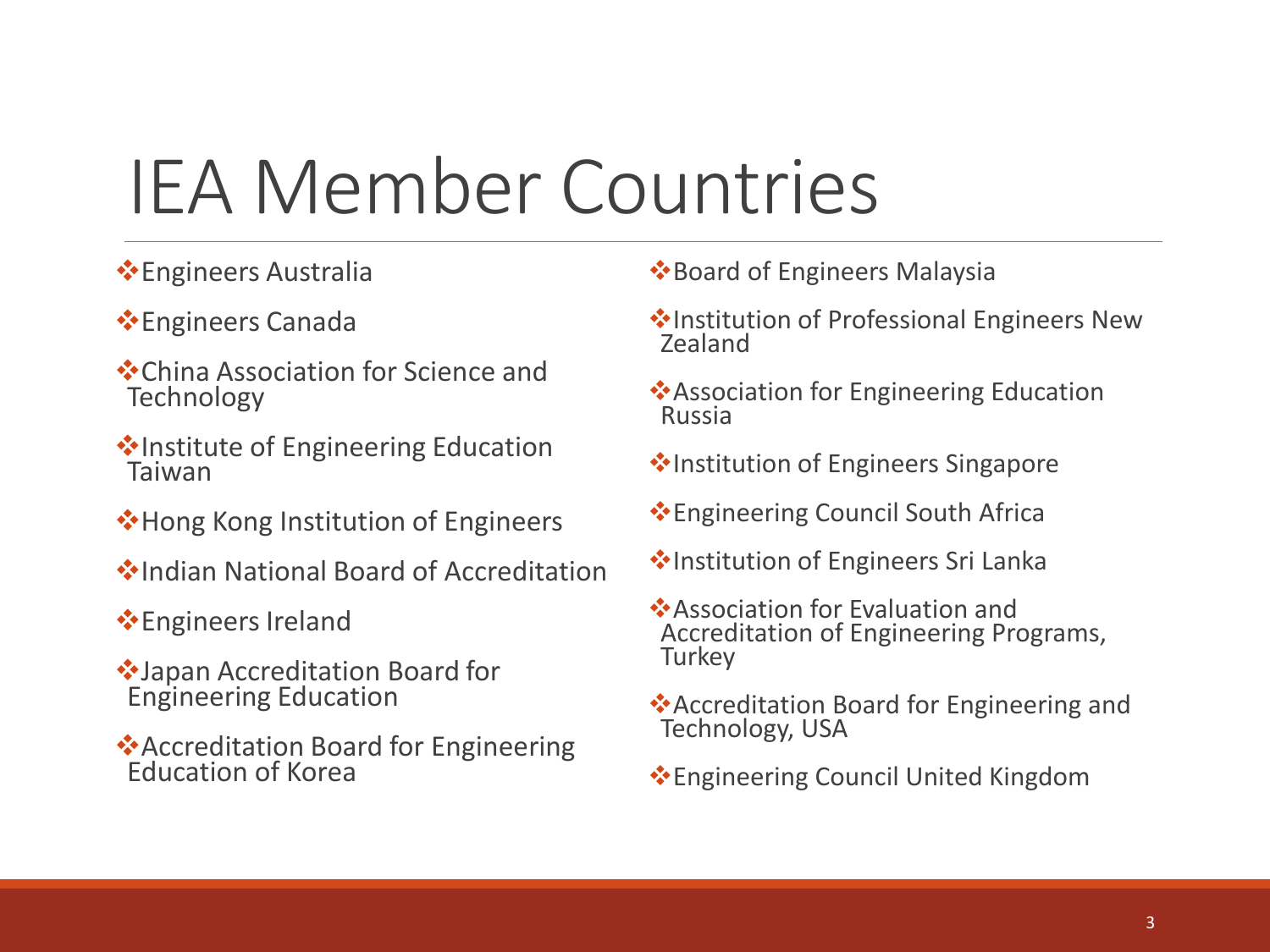### Eligibility Criteria for first round Reviewers

 $\dots$  Must hold a professional qualification from one of the IEA member countries.

- **Provide details of grade and membership number.**
- **Please provide copies of membership certificate if possible, or other means** of confirming your membership
- we may need to contact the institution for confirmation of your membership

**\*** Be willing to give up your time to conduct reviews at no cost. This is likely to be 1 or 2 days for interviews plus a half day for training.

 $\cdot$  Have no conflict of interest in conducting Professional Reviews on behalf of the NEC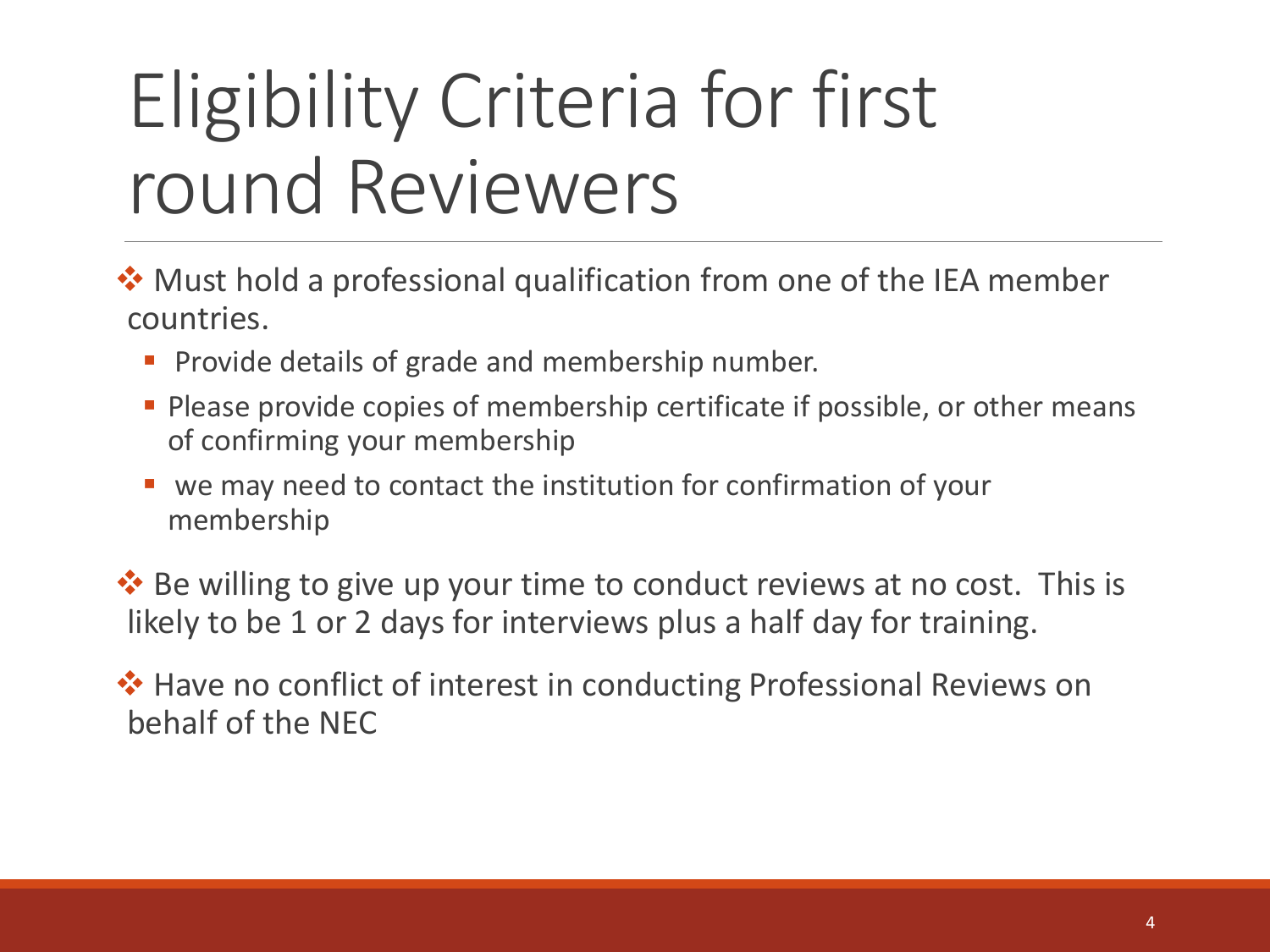### Responsibilities of Reviewers

The Reviewers will receive training in advance of the review dates to enable them to:

- Assess Senior Experience Route applicants through a structured interview to determine capability against the key criteria and competence profile
- Assess what the applicant has achieved and is capable of with reference to the competence profile
- Use open, probing, and reflective questions to draw the applicant into discussion and encourage them to clearly present their thoughts and achievements.
- **Determine whether an applicant has achieved the required depth of experience** and has the self-confidence to deliver against the full competence profile

Once training and review dates are confirmed, please update NEC of your availability and block these in your diary.

Reviewers should behave in a professional manner throughout the review process.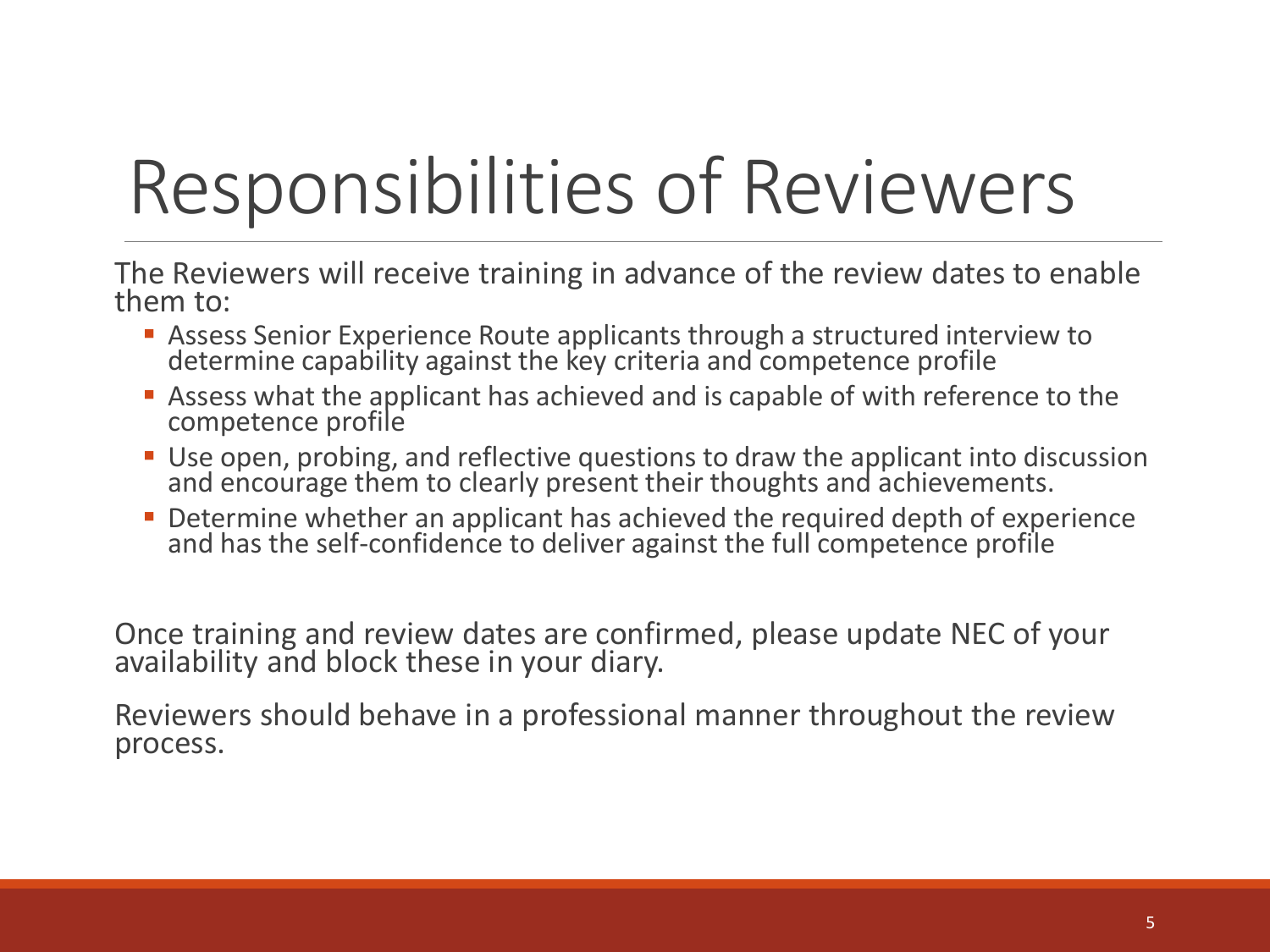### Other provisions

 $\Box$  NEC will provide for travel, refreshments and lunch on training and interview days (if required).

**Exercise FLAN** Reviewers for this first round only

- **do not need to have experience as professional reviewers**
- **do not need to be registered as general members of the NEC**
- as this is a short term, unpaid, voluntary role, your visa status is of no concern to NEC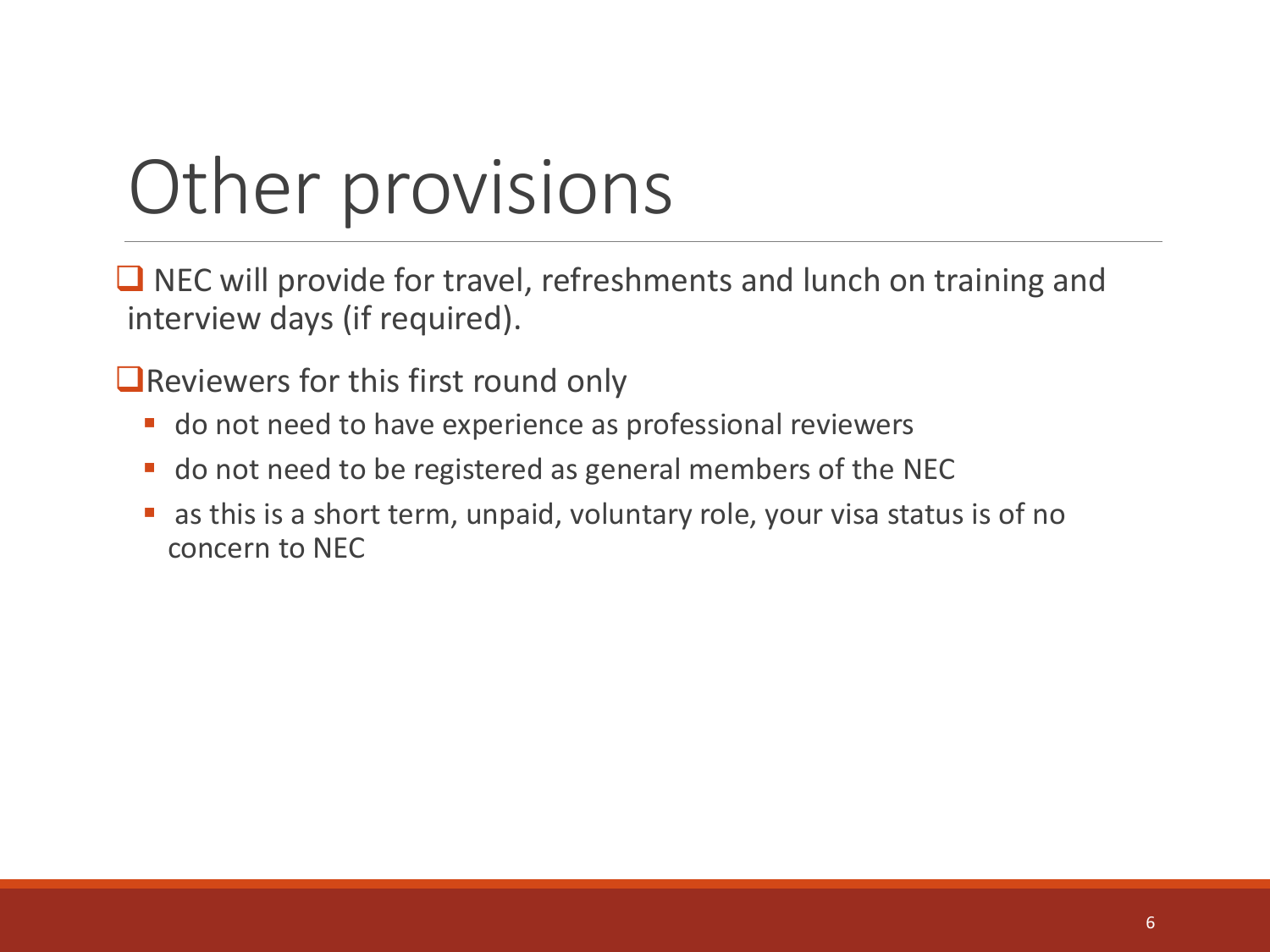## Who are the Senior Experience Route Applicants ?

### **Criteria for Application**

Master's degree in Engineering

Minimum 20 years of professional, post graduate experience

Registered under NEC General category for at least 2 years prior to application

### **Application Process**

- 1. Submit Application:
	- Application Form
	- NEC certificate of General Registration
	- Curriculum Vitae
	- Reference letter from employer
- 2. Committee Review of application
- 3. Interview by relevant sector specialist reviewers
- 4. Notification of results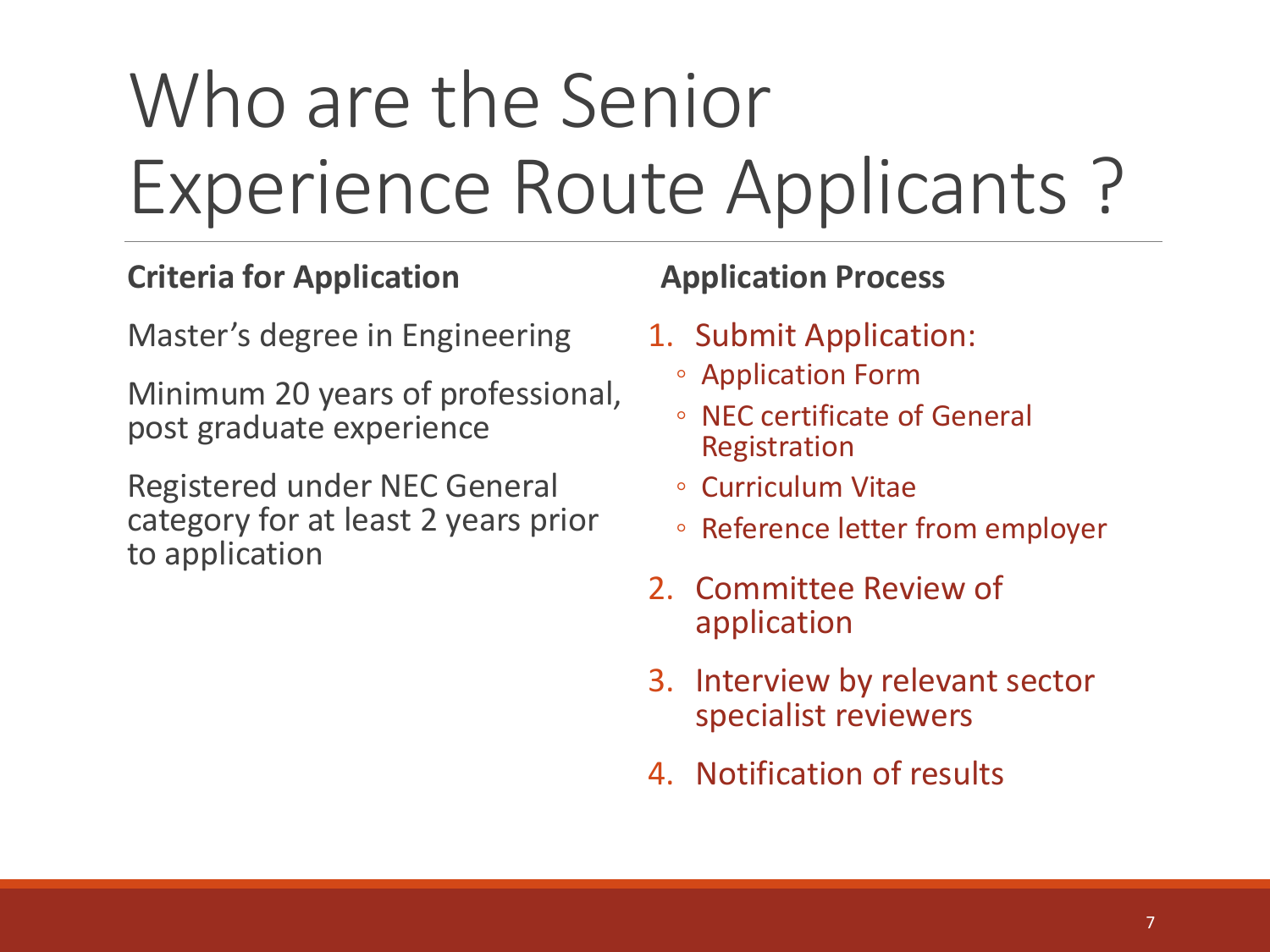Key Criteria: *Would this applicant, when in a position of responsibility, now or in the near future, make the right decision?*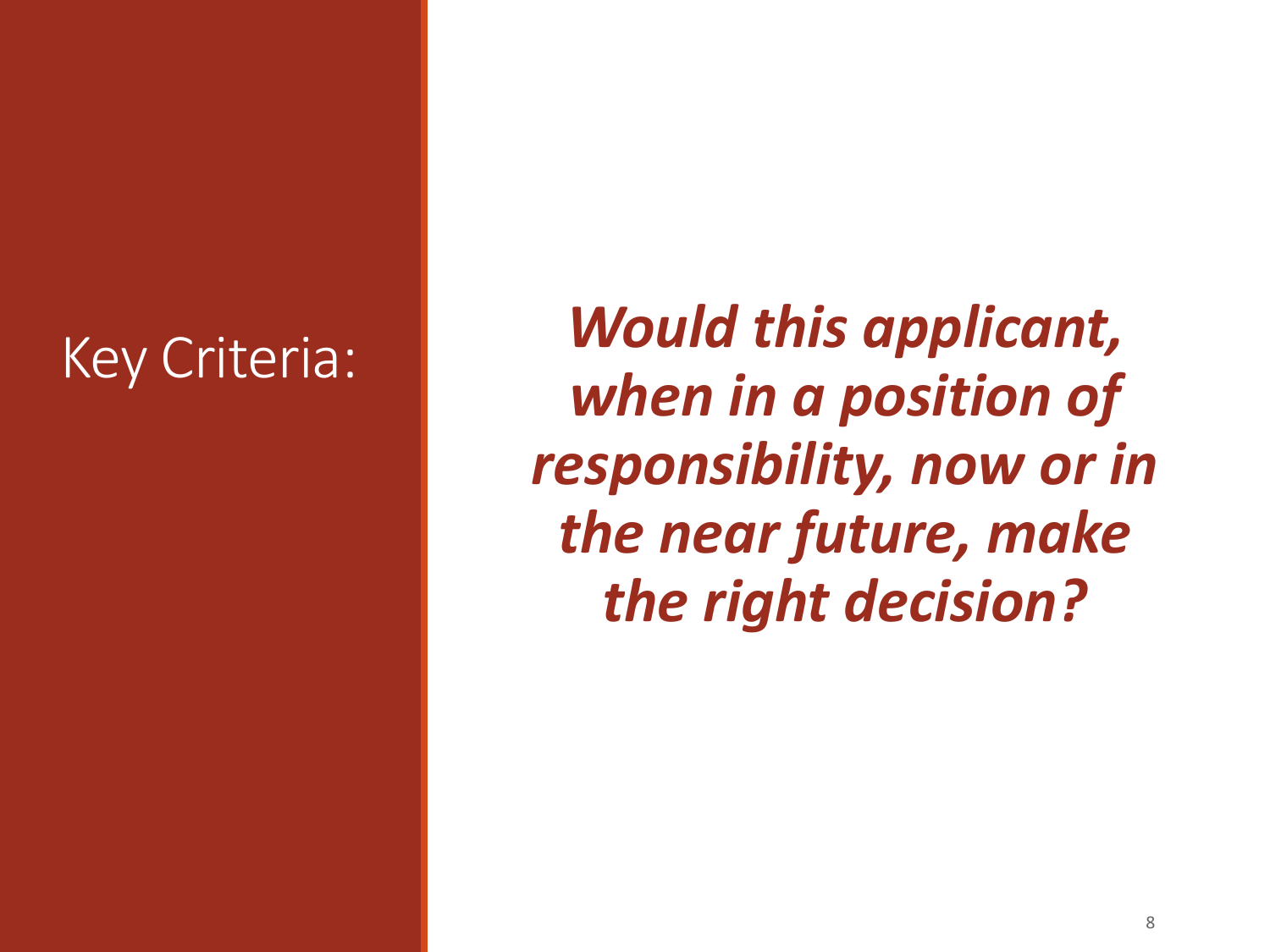# **Competence**

Profile: *Defined by 10 Development Objectives covering technical and management aspects of engineering work.*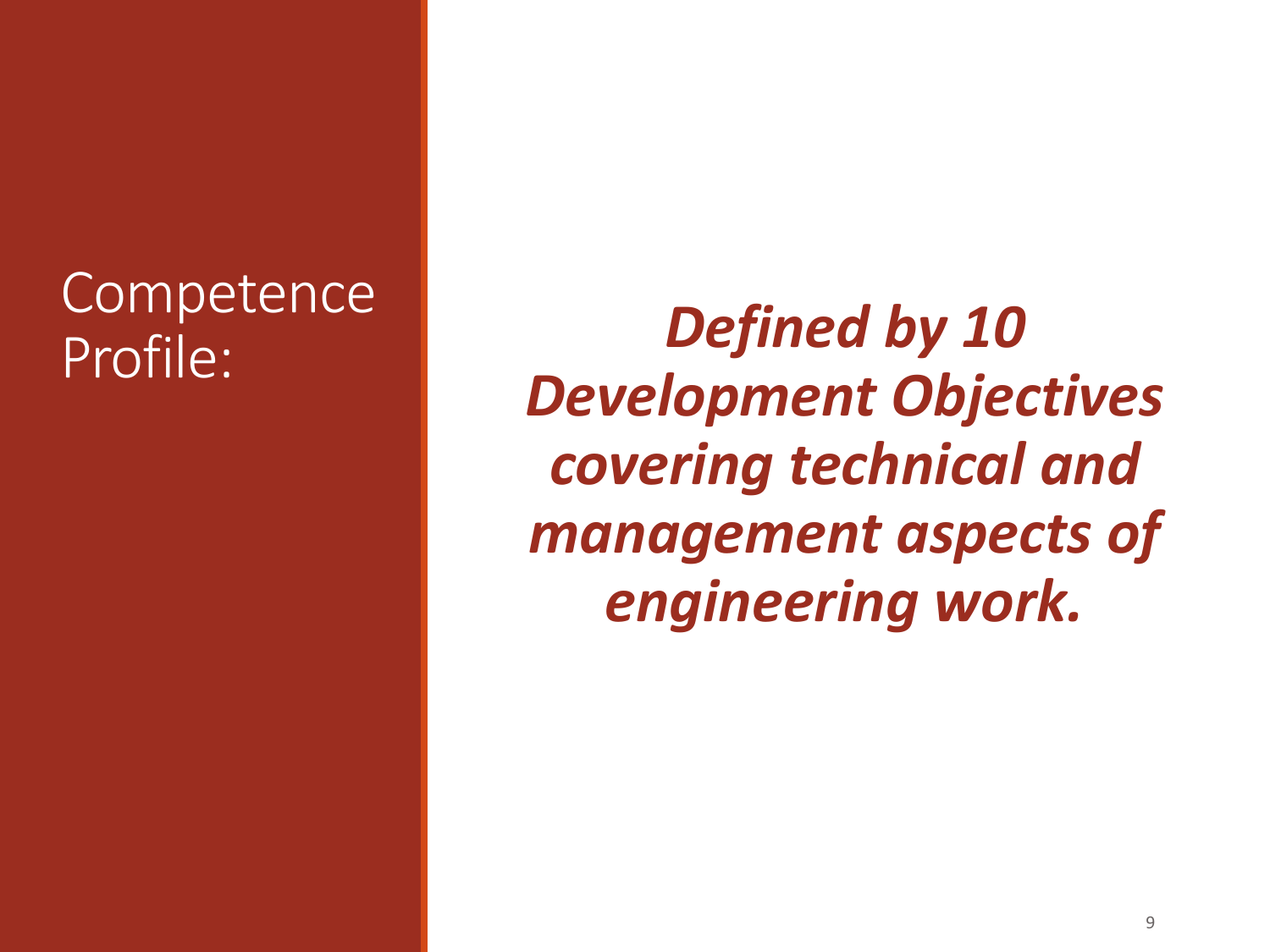## Development Objectives 1-5

Refer to PEng "Guidelines for Applicants" for more details:

- 1. Identify engineering problems and define possible solutions
- 2. Manage contractual issues
- 3. Understand, and apply, the relevant procurement act and regulations
- 4. Control budgets, tasks, people, and resources
- 5. Bring about continuous improvement through quality management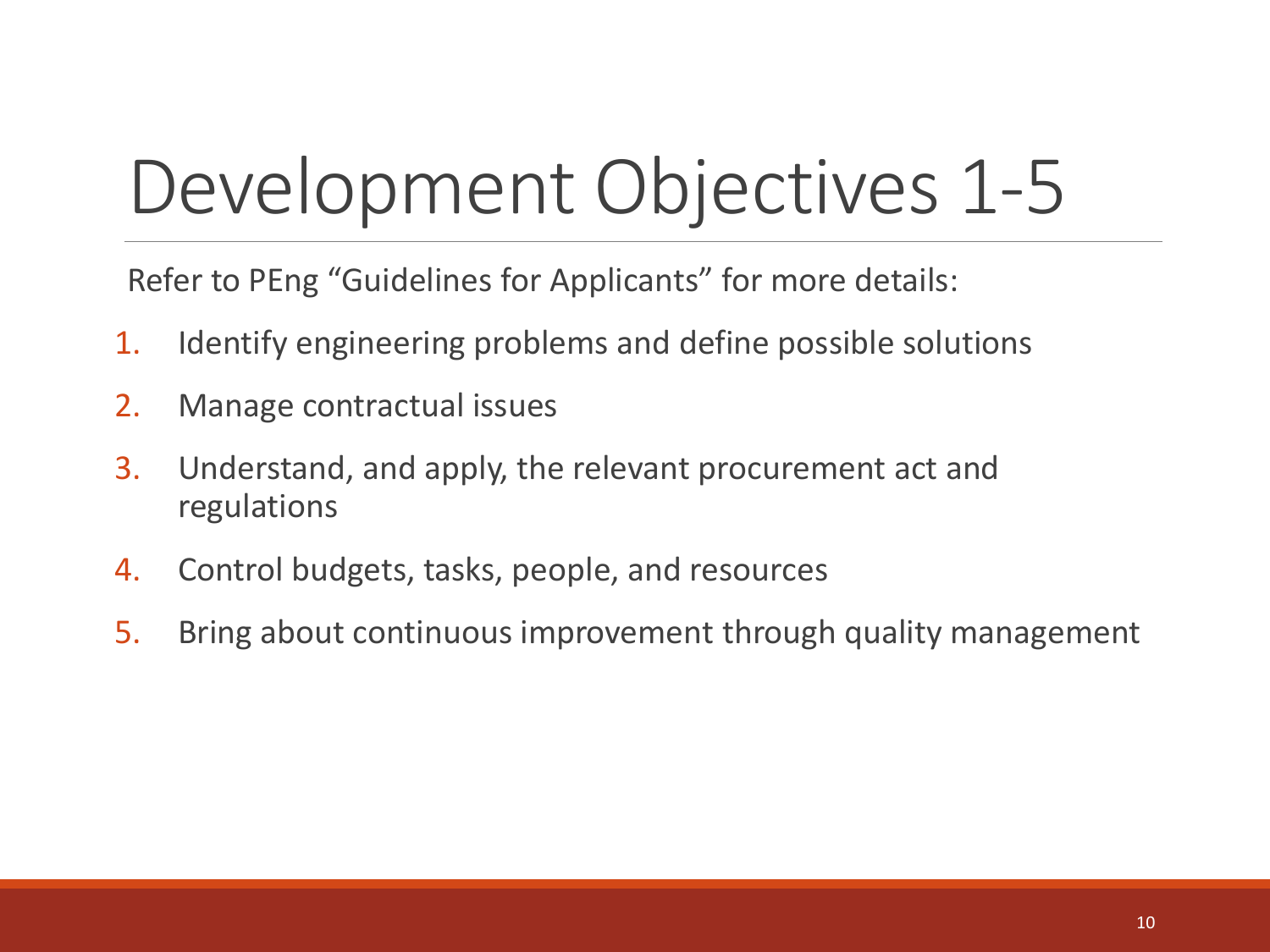## Development Objectives 6-10

- 6. Demonstrate personal and social skills and ability to communicate with others at all levels
- 7. Comply with relevant codes of conduct
- 8. Manage and apply safe systems of work
- 9. Contribute to sustainable development through engineering activities
- 10. Demonstrate commitment to Continuing Professional Development (CPD)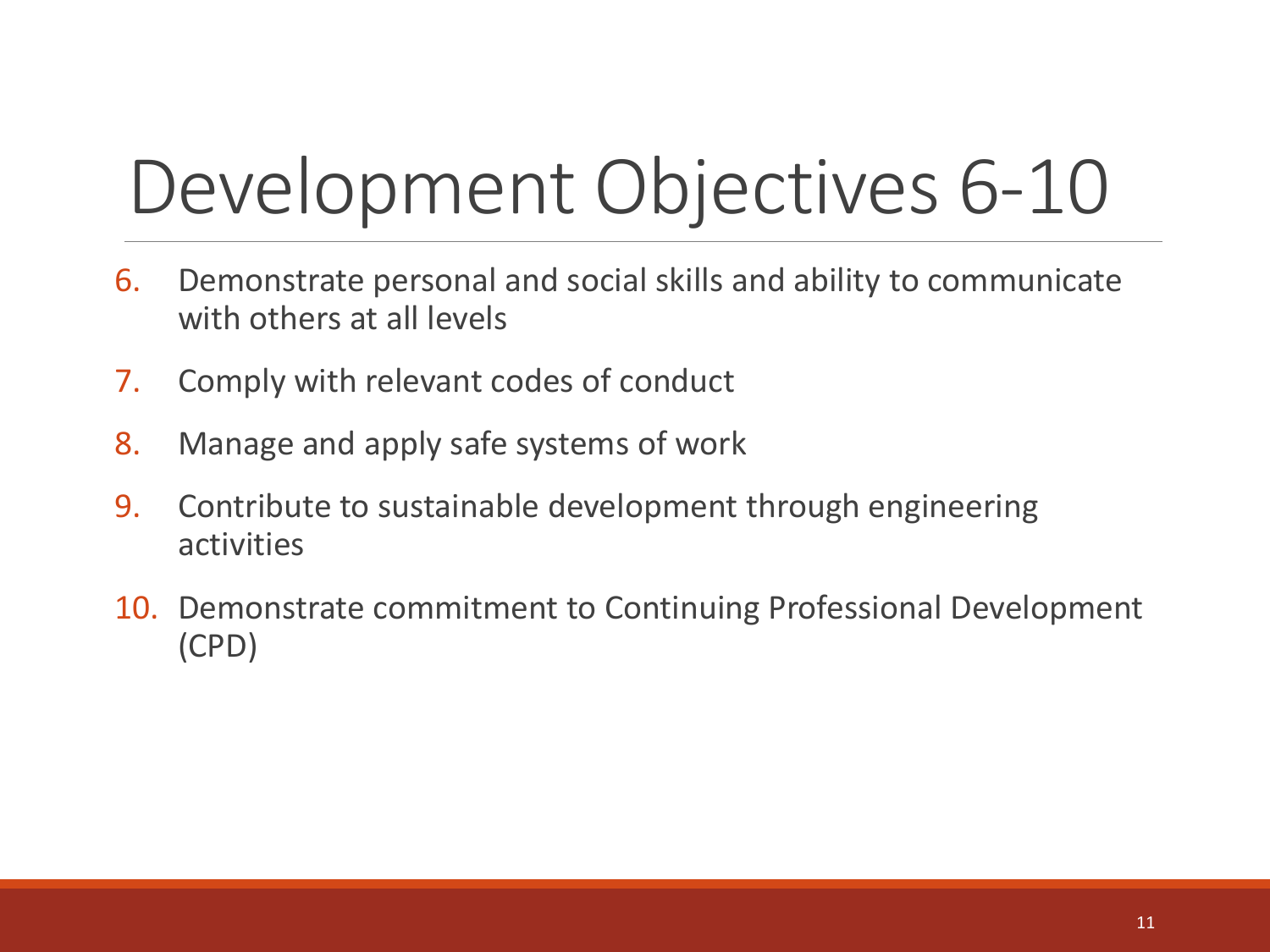### Indicative Launch Phasing

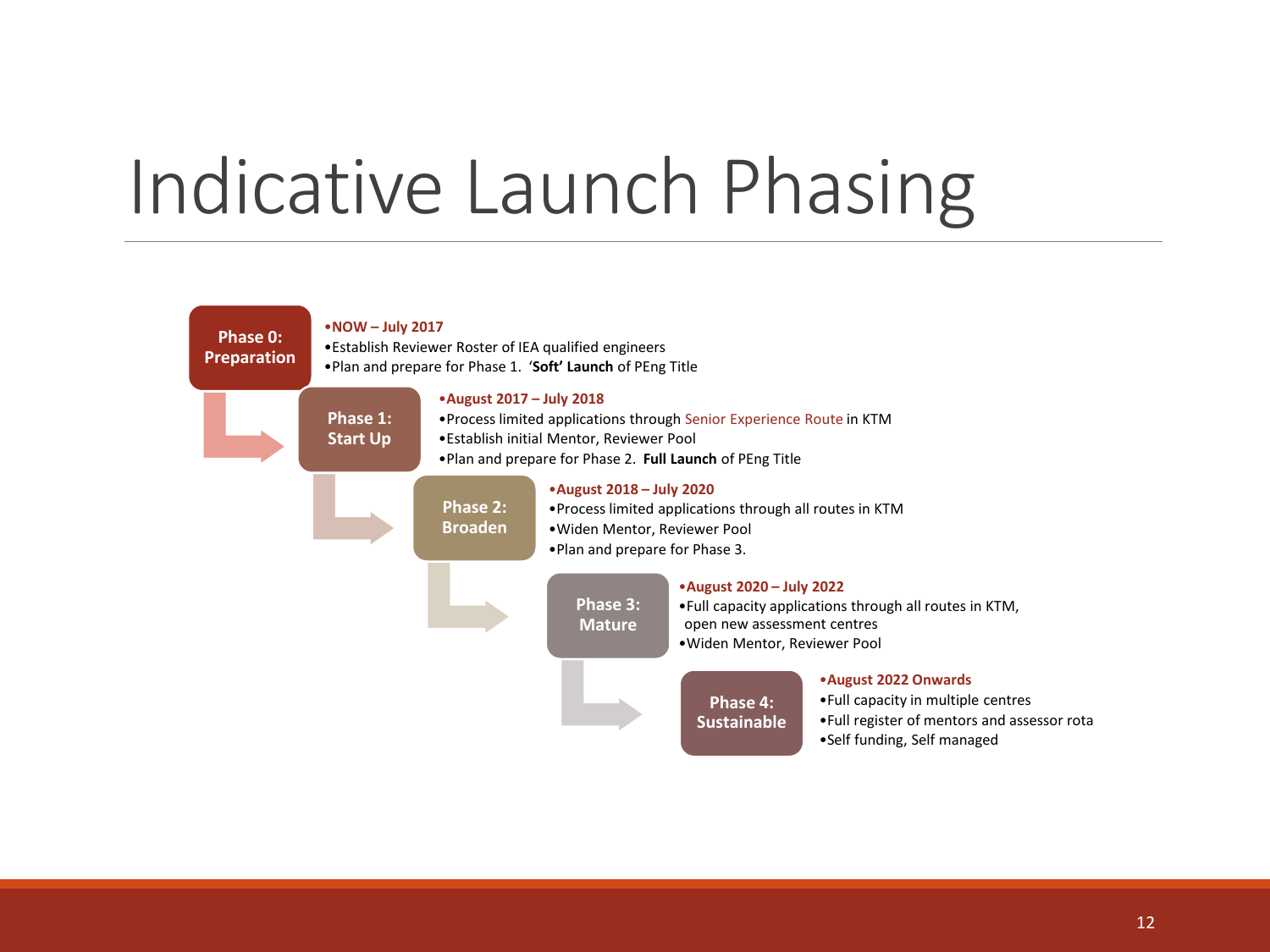### Phase 1 Launch

Launch will be phased, starting with a short term **Senior Experience Route** open for one year only

Indicative Review timings:

- August 2017
	- Initial group to provide pool of mentors and reviewers for future reviews
	- Reviews conducted by professional engineers qualified by members of the International Engineering Alliance (IEA)
- January 2018
	- Second group, reviews conducted jointly by PEng (Nepal) title holders and IEA qualified reviewers
- July 2018
	- Third group, reviews conducted by PEng (Nepal) title holders

Senior Experience Route closes August 2018.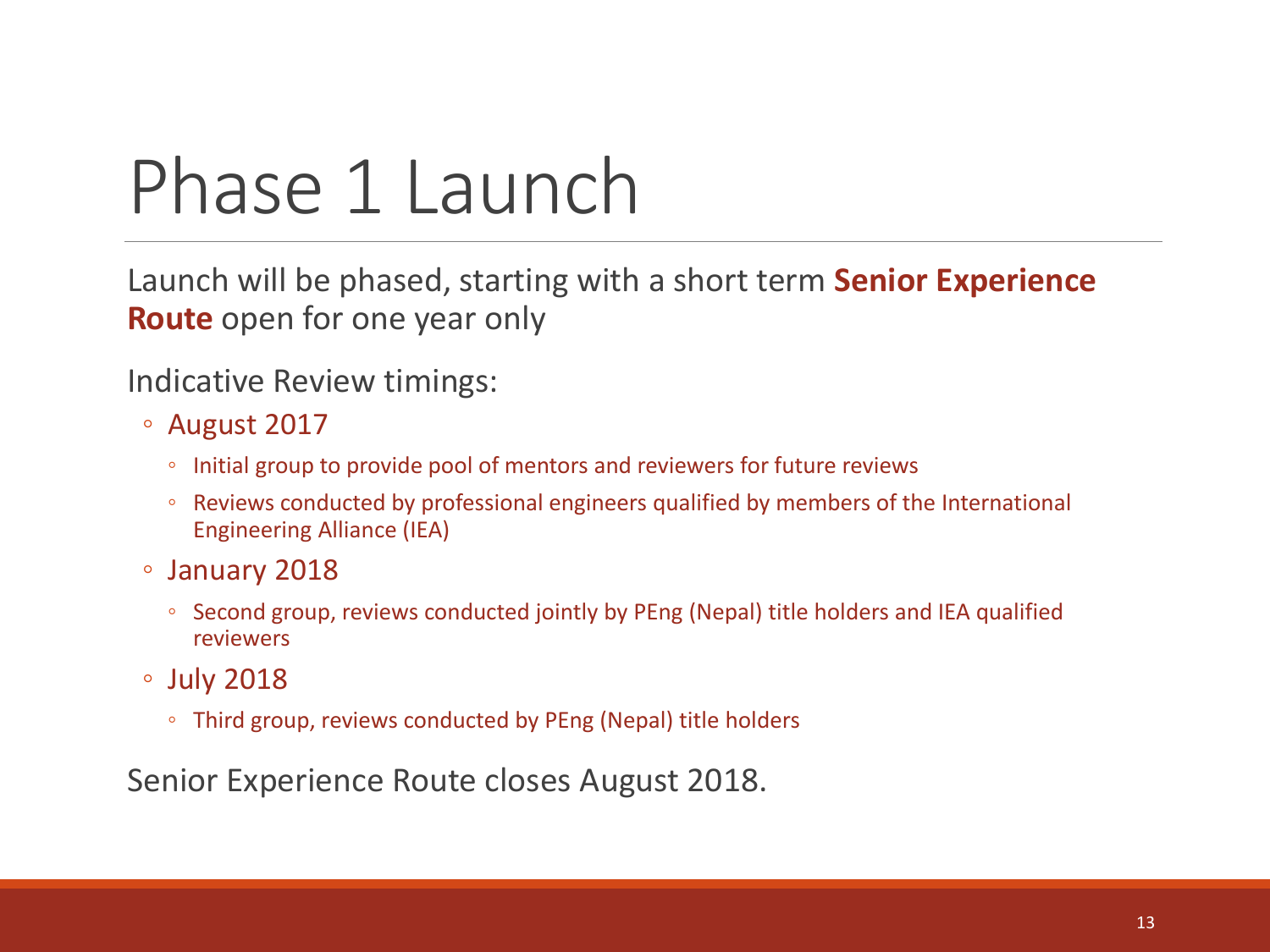### Tentative Dates

| <b>Date</b>                         | Event                                                                                                                                                                  |
|-------------------------------------|------------------------------------------------------------------------------------------------------------------------------------------------------------------------|
| W/c 10 <sup>th</sup> July 2017      | Reviewer Roster complete, assess capacity to conduct first round<br><b>Professional Reviews.</b><br>Issue public notice inviting first round Senior Route Applications |
| W/c $14th$ August 2017              | <b>Training for Reviewers</b>                                                                                                                                          |
| W/c 21st August 2017                | Interviews for first batch Senior Experience Route applicants                                                                                                          |
| W/c 18 <sup>th</sup> September 2017 | Final results confirmed and applicants notified                                                                                                                        |
| After Tihar (October) 2017          | Title Awards Ceremony, Official PEng Launch Event                                                                                                                      |

Dates are tentative and subject to change. We will confirm dates after we have received reviewer submissions and have more details of their availability and commitments.

W/c = week commencing